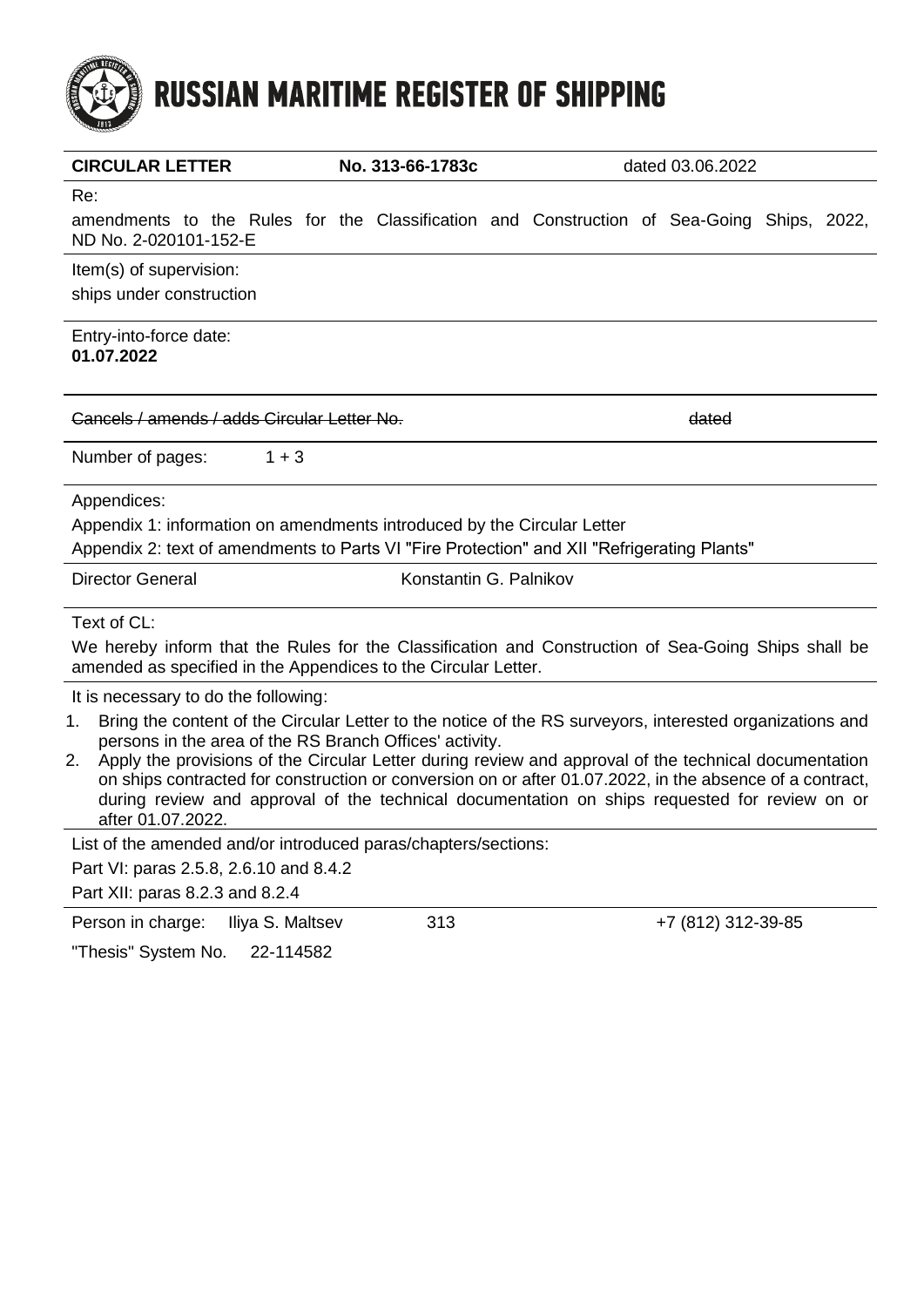| Information on amendments introduced by the Circular Letter   |  |
|---------------------------------------------------------------|--|
| (for inclusion in the Revision History to the RS Publication) |  |

| Nos.           | Amended<br>paras/chapters/<br>sections | Information on amendments                                                                                                                                                                                                                                          | Number and date<br>of the Circular<br>Letter | Entry-into-force<br>date |
|----------------|----------------------------------------|--------------------------------------------------------------------------------------------------------------------------------------------------------------------------------------------------------------------------------------------------------------------|----------------------------------------------|--------------------------|
| $\overline{1}$ | Part VI, para 2.5.8                    | Requirements for insulation<br>of refrigerant piping<br>penetrating spaces of<br>specially equipped fish-<br>processing shops on fishing<br>vessels of 500 gross<br>tonnage and over<br>and/or 45 m in length and<br>over have been introduced                     | 313-66-1783c<br>of 03.06.2022                | 01.07.2022               |
| $\overline{2}$ | Part VI, para 2.6.10                   | Requirements for insulation<br>of refrigerant piping<br>penetrating spaces of<br>specially equipped fish-<br>processing shops on fishing<br>vessels of less than 500<br>gross tonnage and 24 m in<br>length and over but less<br>than 45 m have been<br>introduced | 313-66-1783c<br>of 03.06.2022                | 01.07.2022               |
| 3              | Part VI, para 8.4.2                    | New para with the<br>requirements for structural<br>fire protection of ships<br>constructed of composite<br>materials has been<br>introduced                                                                                                                       | 313-66-1783c<br>of 03.06.2022                | 01.07.2022               |
| $\overline{4}$ | Part XII, para 8.2.3                   | Requirements for insulation<br>of refrigerant piping<br>penetrating spaces of<br>specially equipped fish-<br>processing shops have<br>been introduced                                                                                                              | 313-66-1783c<br>of 03.06.2022                | 01.07.2022               |
| 5              | Part XII, para 8.2.4                   | Requirements for type of<br>piping coating used in<br>conjunction with insulation<br>have been specified                                                                                                                                                           | 313-66-1783c<br>of 03.06.2022                | 01.07.2022               |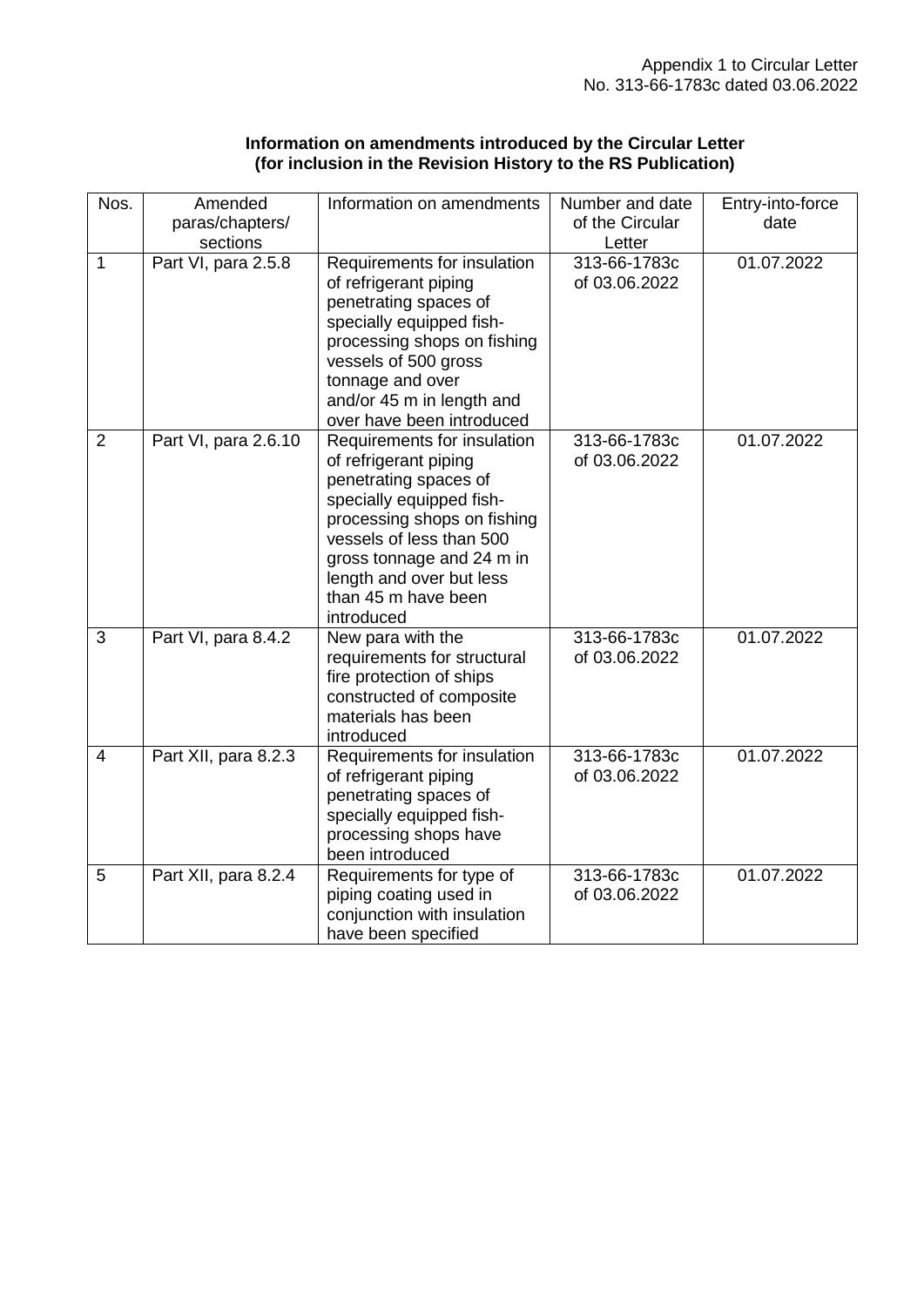## **RULES FOR THE CLASSIFICATION AND CONSTRUCTION OF SEA-GOING SHIPS, 2022,**

# **ND No. 2-020101-152-E**

## **PART VI. FIRE PROTECTION**

## **2 STRUCTURAL FIRE PROTECTION**

### 1 **Para 2.5.8** is replaced by the following text:

**"2.5.8** As a lining material for specially equipped fish-processing shops (for raw fish filleting and washing, refrigerating, canning shops) moisture-resistant plywood with low flame spread characteristics may be used as specified in the FTP Code. For plastic laminated moisture resistant plywood, both composing materials (plywood and laminate) shall have low flame-spread characteristics.

Air spaces enclosed behind ceilings, panellings, or linings shall be divided by close fitting draught stops spaced not more than 14 m apart. In the vertical direction, such air spaces shall be closed at each deck.

Insulating materials of refrigerant piping penetrating spaces of specially equipped fishprocessing shops (shops for raw fish filleting and washing, refrigerating, canning shops) shall meet the requirements of 8.2.3, Part XII "Refrigerating Plants"."

### 2 **Para 2.6.10** is replaced by the following text:

**"2.6.10** As a lining material for specially equipped fish-processing shops (for raw fish filleting and washing, refrigerating, canning shops) moisture-resistant plywood with low flame spread characteristics may be used as specified in the FTP Code. For plastic laminated moisture resistant plywood, both composing materials (plywood and laminate) shall have low flame-spread characteristics.

Air spaces enclosed behind ceilings, panellings, or linings shall be divided by close fitting draught stops in accordance with 2.6.7.

Insulating materials of refrigerant piping penetrating spaces of specially equipped fishprocessing shops (for raw fish filleting and washing, refrigerating, canning shops) shall comply with the requirements of 8.2.3, Part XII "Refrigerating Plants".".

## **8 REQUIREMENTS FOR FIRE PROTECTION OF CARGO SHIPS OF LESS THAN 500 GROSS TONNAGE**

### 3 **New para 8.4.2** is introduced reading as follows:

**8.4.2** Structural fire protection of cargo ships constructed from composite materials shall comply with the applicable requirements of Section 2, Part VI "Fire Protection" of the Rules for the Classification and Construction of High-Speed Craft.".